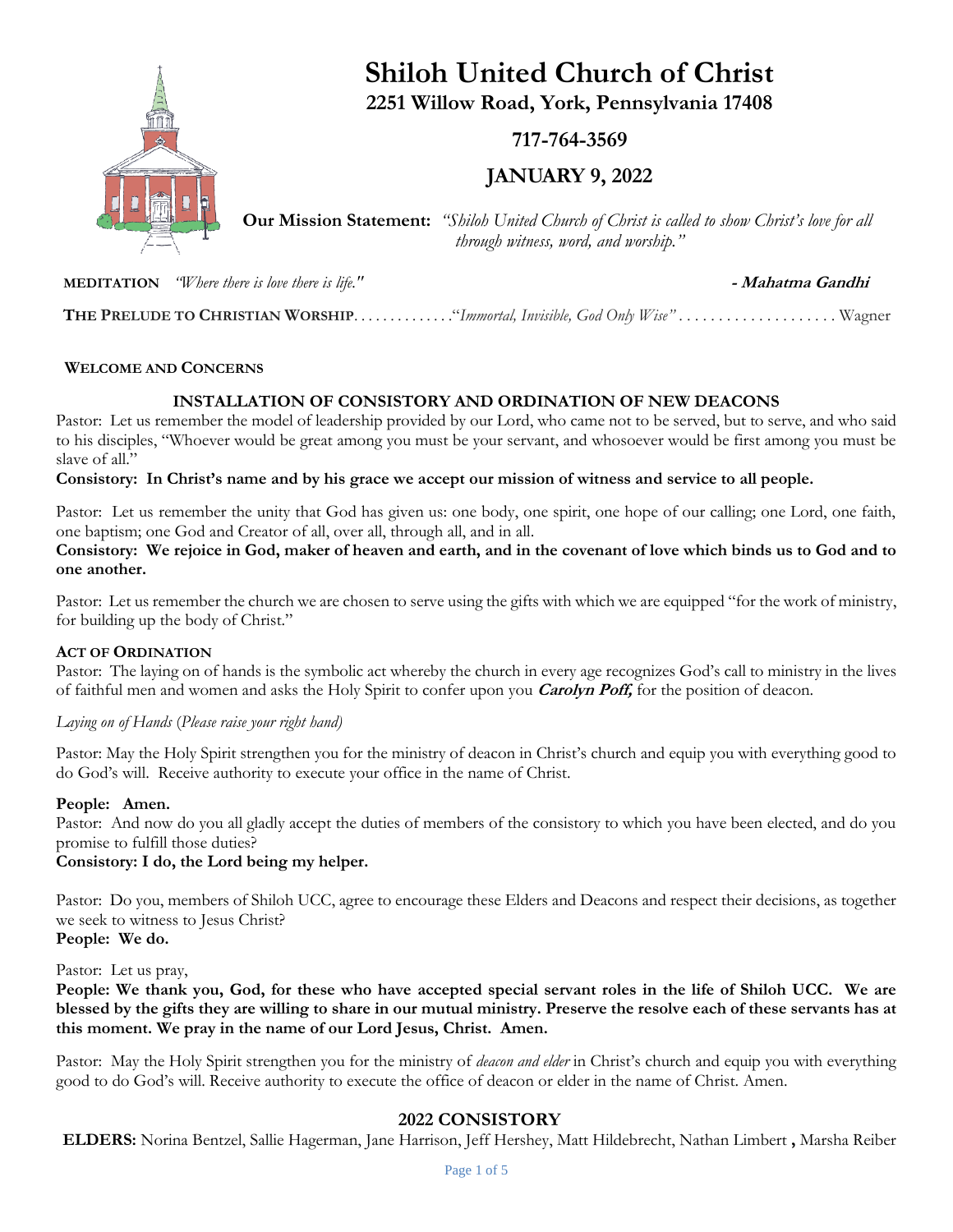**DEACONS:** Janene Beck, Dani Bentzel, Carolyn Poff, Stephen Sechriest **\*CALL TO WORSHIP**

One: God is with us always and calls us each by name. **All: When we pass through difficulties and stress,**

One: God is with us and calls us by name. **All: When we are discouraged and feel lost and alone,**

One: God is with us and calls us by name, and heals us. **All: Blessed be God who knows us and calls us by name. Let us worship God!**

### **\*PRAYER OF INVOCATION**

**Holy God, you have called us by name. We pray in this moment for the courage and the strength to answer your call. As we open our ears to hear the story of your Son's baptism, open our hearts also, that we may experience again the renewing power of rebirth in the Holy Spirit. Inspire us in this time of worship, that we may claim our own identity as your beloved children. We pray in the name of our brother, Jesus Christ. Amen.**

| Mark how the Lamb of God's self-offering | Grant us, O God, the strength and courage |
|------------------------------------------|-------------------------------------------|
| our human sinfulness takes on            | to live the faith our lips declare;       |
| in the birth-waters of the Jordan        | bless us in our baptismal calling;        |
| as Jesus is baptized by John.            | Christ's royal priesthood help us share.  |
| Hear how the voice from heaven thunders, | Turn us from every false allegiance,      |
| "Lo, this is my beloved Son."            | that we may trust in Christ alone:        |
| See how in dove-like form the Spirit     | raise up in us a chosen people            |
| descends on God's Anointed One.          | transformed by love to be your own.       |

#### **UNISON PRAYER OF CONFESSION**

**Creator of the universe, we stand amazed at your power and glory. We are eager to worship you and offer our praise, but we are often reluctant to answer when we hear you calling our name. We sing our songs of tribute in the sanctuary, but shy away from the river, lest we be baptized with the fire of the Holy Spirit. Forgive us when we forget your promise to be with us always, O God. Renew us with the power of your ever-present love, and strengthen us to proclaim your justice throughout the world. Amen.**

#### **WORDS of ASSURANCE**

Hear the words of our creator, spoken through the prophet Isaiah: "I have called you by name. You are mine. Do not fear, for I have redeemed you."

#### **EXCHANGING THE PEACE OF CHRIST (***Please wave to one another***)**

Let us greet each other in Christian Friendship. The peace of God be with you. **And also with you.**

## **CHILDREN'S TIME**

| <b>Chorus:</b>                    |                                                                                                                | V2                                     |
|-----------------------------------|----------------------------------------------------------------------------------------------------------------|----------------------------------------|
| Every time I feel the spirit      | Upon the mountain my God spoke;                                                                                | Oh Jordan river, chilly and cold       |
|                                   | Moving in my heart I will pray.   Out of God's mouth came fire and smoke.   Chills the body, but not the soul. |                                        |
| Yes, every time I feel the spirit | Looked all around me, it looked so fine;                                                                       | There's only one train on this track.  |
|                                   | Moving in my heart I will pray. I asked my God if all were mine.                                               | It runs to heaven and then right back. |

#### **WITNESS TO OUR SACRED STORY**

Isaiah 43:1-7, Psalm 29

#### **SPECIAL MUSIC**

Gospel Reading: Luke 3:15-19, 21-22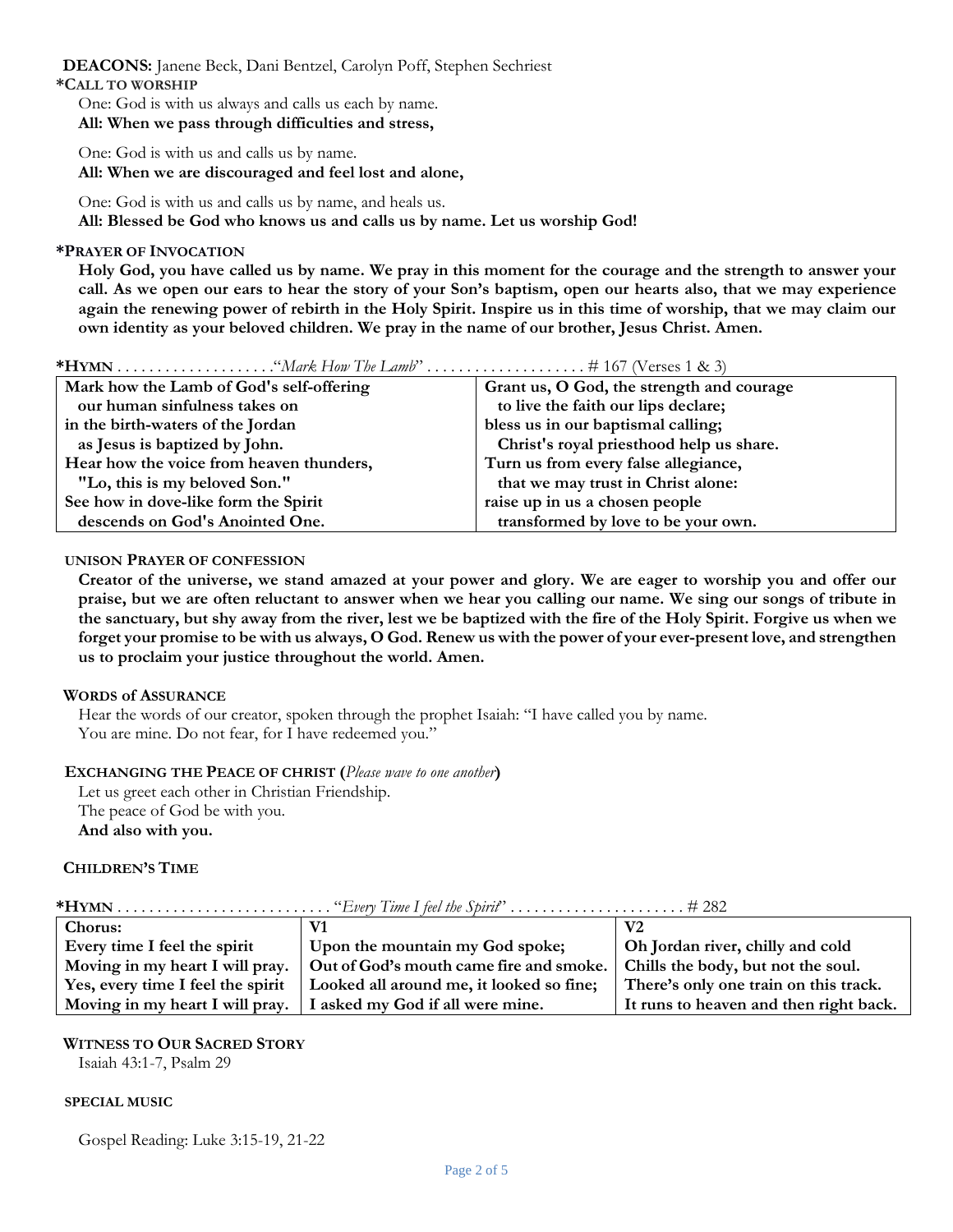**SERMON** "*Holy Spirit and Fire*"

**\*HYMN**. . . . . . . . . . . . . . . . . . . . . . . . . . . . ."*Spirit of the Living God*". . . . . . . . . . . . . . . . . . . . . . . . . . .# 283

**Spirit of the Living God, Fall afresh on me, Spirit of the Living God, Fall afresh on me. Break me, melt me, mold me, fill me. Spirit of the Living God, Fall afresh on me.**

## **PASTORAL PRAYER**

 **SILENT PRAYER**

### **THE LORD'S PRAYER**

**Our Father, who art in heaven, hallowed be thy name. Thy kingdom come. Thy will be done, on earth as it is in heaven. Give us this day our daily bread. And forgive us our sins, as we forgive those who sin against us. And lead us not into temptation, but deliver us from evil. For thine is the kingdom, and the power, and the glory forever. Amen.**

## **PRESENTING OUR TITHES AND OFFERINGS BEFORE GOD**

### **INVITATION TO THE OFFERING**

Our giving supports our church's ministry that God is growing stronger each day. Let us gather our gifts together and offer them to God in gratitude and praise.

**\*OFFERTORY RESPONSE** "Doxology" . . . . . . . . . . . . . . . . . . . . . . . . . . . . . . . . . . . . . . . . # 778 **Praise God from whom all blessings flow; Praise God all creatures here below; Praise God for all that love has done; Creator, Christ and Spirit, One. Amen.**

#### **\*PRAYER OF DEDICATION**

**Holy God, thank you for making each of us a beloved child in your great family. You guide us by your Spirit to the way of life. Through your grace, we have enough to share with our neighbors who are in need. May these offerings bring your kindness to strangers. We pray through Christ, who loved us and gave himself as a fragrant offering and sacrifice while we were yet strangers. Amen.**

| Amazing grace, How sweet the sound | My God has promised good to me    | When we've been there ten thousand years, |  |
|------------------------------------|-----------------------------------|-------------------------------------------|--|
| That saved a wretch like me        | Whose word my hope secures        | Bright shining as the sun,                |  |
| I once was lost, but now I'm found | God will my shield and portion be | We not less days to sing God's praise     |  |
| Was blind, but now I see           | As long as life endures           | Then when we first begun.                 |  |

**\*CLOSING HYMN**. . . . . . . . . . . . . . . . . ."*Amazing Grace*". . . . . . . . . . . . . . . . . .# 547 (Verses 1, 4 & 5)

### **BENEDICTION**

One: Live your lives with love. Follow the example of Christ. Give yourselves in service to others. Go forth with the peace of God. **All: Amen.**

# **POSTLUDE** . . . . . . . . . . . . . . . . . . . . . . . . . . . . . . . . . . . . . . . . . . . .**"***Light of the World*". . . . . . . . . . . . . . . . . . . . . . . . . . . . . .Ritter **WE ARE DELIGHTED THAT YOU JOINED US FOR WORSHIP TODAY!**

➢ **THE ALTAR FLOWERS** are presented to the glory of God and in loving memory of my grandparents, Annie and Melvin Latchaw and aunt and uncle, Charlotte and Ken Dittenhafer by Connie Redman.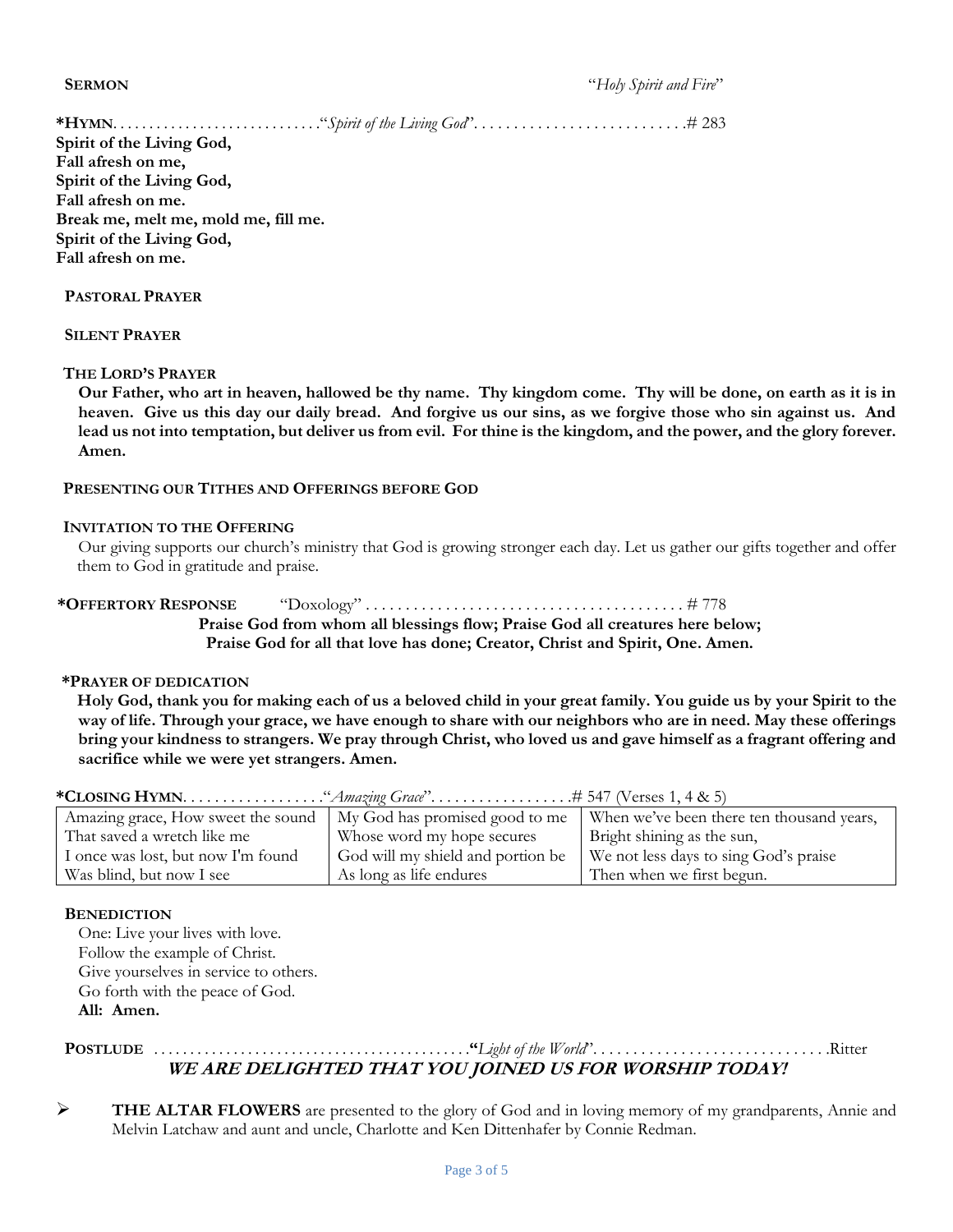- ➢ **THE ALTAR FLOWERS** are presented to the glory of God and to thank the Shiloh UCC Staff, Consistory, and Members for their dedication to our church and community by Brad and Sue Jacobs.
- ➢ **ACOLYTE: 8:30AM:** Keith Krout (last week) **; ACOLYTE: 11:00AM:** Cecilia Pituch **(this week) We are in search of additional Acolytes for both services. Please contact Carol Burns at 717-792-3796 if you are interested.**
- ➢ **(Last Week) LITURGIST**: **8:30AM**: Jim Bentzel Jr., **11:00AM**: Linda Little
- ➢ **(This Week) LITURGIST**: **8:30AM**: Dani Bentzel, **11:00AM**: Jane Harrison **We are in search of additional Liturgists for both services. Please contact Sara Jacoby at 717-764-4520 if you are interested.**
- ➢ **USHERS**: **8:30AM:** Ken & Patti Goodyear (Last Week); **USHERS**: **8:30AM:** Lew Wallace (This Week)
- ➢ **GREETERS**: **8:30AM:** Julene Bechtel, **11:00AM:** Stephanie Berkheimer (Last Week), **GREETERS**: **8:30AM:** Wilbert & Charlotte Mickley, **11:00AM:** Sue Besecker (This Week)
- ➢ **NURSERY DUTY**: **8:30AM:** Sallie Hagerman, **11:00AM** Natalie Fuhrman (Laat Week), **NURSERY DUTY**: **8:30AM:** John Reiber, **11:00AM:** Linda Little (This Week)
- ➢ **MUSIC: 8:30 & 11:00 AM:** Sandy Bamberger (Last Week), **MUSIC: 8:30AM:** Sandy Bamberger, **11:00AM:** Joan Hamme (This Week)
- ➢ **VIDEO TEAM**: Lew Wallace, Sallie Hagerman, Dani Bentzel, Reen Bentzel, Matt Hildebrecht, Jaron Flickinger

# **WE WOULD LIKE TO THANK ALL OF THE VOLUNTEERS AND MUSICIANS FOR PROVIDING THE WORSHIP MUSIC THIS SUNDAY!**



**Paster Melinda would like to thank the congregation for all the cards and expressions of love that she and her family received over the holidays!**

## **PRAYERS FOR THE WEEK:**

## **Morning Prayer (Unknown writer)**

Dear Lord, This morning as I contemplate a new day, I ask you to help me. I want to be aware of your Holy Spirit leading me in the decisions I make, the conversations I have, and the work I do. I want to be more like Jesus, as I relate to the people I meet today — friends or strangers. Jesus was always about his father's business and that is what I want to do today - serve my Heavenly Father. Although I know that I am weak, I also know that by the power of your Spirit, I can be strong in the work I do. I thank you that you promised to be with me always, and for being the same yesterday, today, and forever. In Jesus' name. Amen.

## **Evening Prayer (By Rebecca Barlow Jordan)**

Heavenly Father, my day is drawing to an end, and I'm ready to turn in. But before I do, I have to thank you for your faithfulness today. It's always a good day, even when things may not go the way I plan, or when the world seems in chaos because you are in control. For all the times when I was aware of your help today, all the times when your unseen presence seemed so near, thank you, God. But for all the ways you worked behind the scenes, unknown to me, moments when heaven-sent angels moved on my behalf in ways I'll never know, thank you for those also, Lord. In Jesus' name. Amen.

## **PRAYERS FOR OUR COMMUNITY OF FAITH**

Chuck and Sandy Baboian, Julene Bechtel, Jim Sr. and Rosemary Bentzel, Rosabel Bentzel, Joyce Bowers, Oscar Bupp, Beverly Hoak, Bev Kirk, Donna Krone, Dottie Limbert, Catherine Lochman, Marguerite Lochman, Arlene Myers, Joanne Overmiller, Randy Reisinger, Mary Rodgers, Sue Trimble, Stewart and Marie Wagner, Elva Winter

## **THOSE WHO GRIEVE FOR THEIR LOVED ONES**

The Jordan Family

## **CALL TO ANNUAL MEETING**

All members of the Congregation are invited and encouraged to attend the Annual Meeting on Sunday**, January 30, 2022**. This year we will hold the meeting in the Sanctuary after the 8:30 a.m. service. The meeting will start at 9:45 a.m. There will be no Sunday School on January 30th. Due to Covid, we want to be able to keep social distancing, which we could not do in room 100.There will be a time for questions and discussion on the Annual Report.